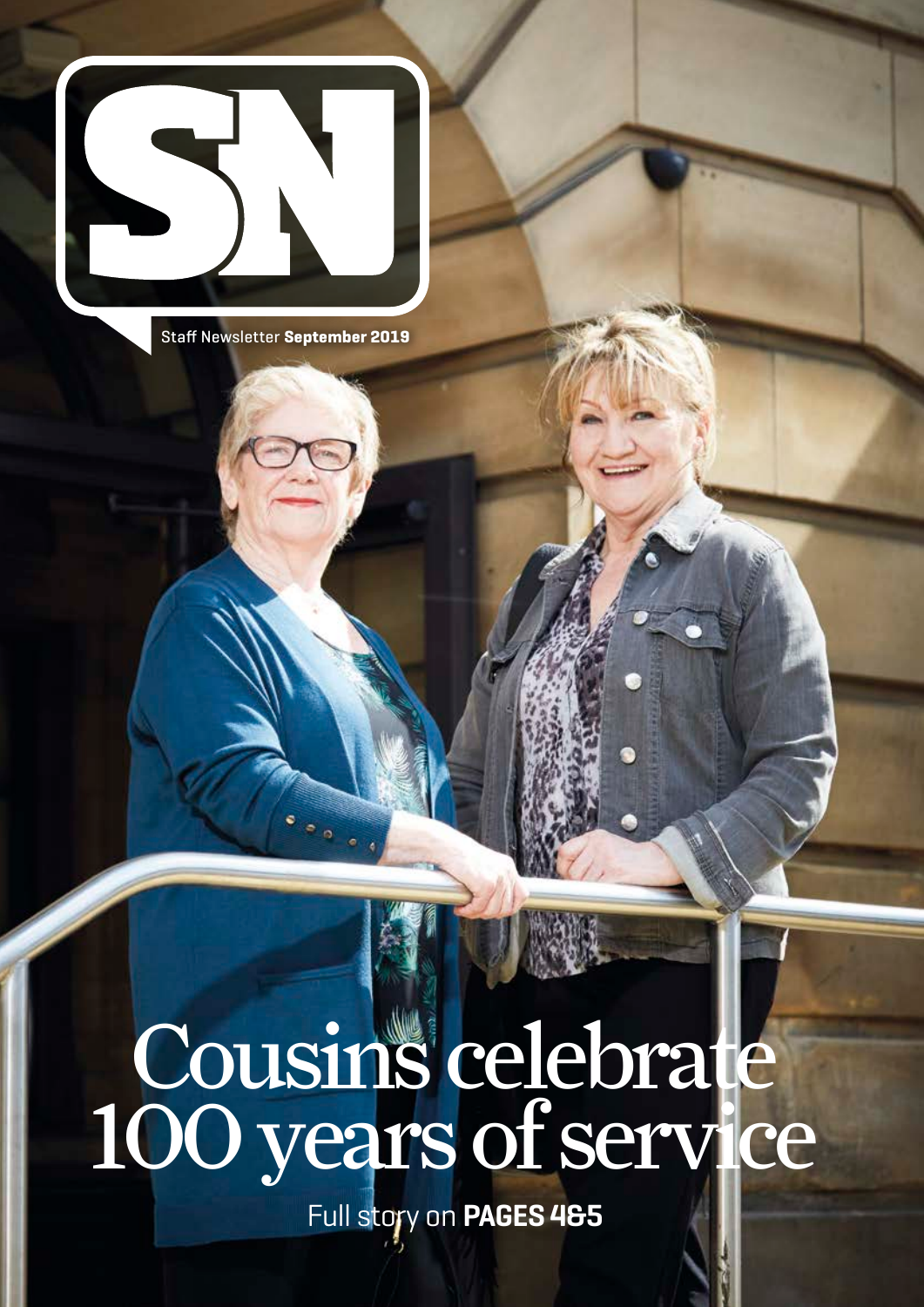# Hello my name is...



**Nurse director Dr Margaret McGuire wants to see more staff embrace the 'Hello my name is…' ethos and wear the branded bright yellow name badges with their first name and surname easily visible. Here she tells us why.**

"Introductions are all about making human connections. Introducing yourself is a common courtesy and all patients, carers and visitors should know who they are speaking to and what their role is

I firmly believe the badges are the first rung on the ladder to providing truly personcentred, compassionate care and improving communications with patients.

As a Board we signed up to it while the

campaign was still in its infancy and now 'Hello my name is…' has been adopted by more than 100 hospitals in the UK and it is being used by healthcare staff around the world.

These name badges are for everyone and are a wonderful way to begin caring relationships and can instantly play a role in building trust and respect, often in difficult circumstances.

The whole idea is focused on reminding staff to introduce themselves to patients properly. A warm and confident introduction is the first step to providing compassionate care and can be a big step in helping patients feel at ease and relaxed while they're with us.

We have brilliant staff who are doing more than ever to provide safe and person-centred care and this is about harnessing their energy.

As well as the yellow badges staff are required to wear the official ID badge for security purposes.

Being a patient can be a disorientating and distressing experience. Let's make sure we start with an introduction and follow through with the kind of care that we would like our loved ones to receive."



# Patient Administration and Transformation Programme

**The Patient Administration and Transformation Programme (PAT) was established to take forward work to transform patient administration services within the acute division.** 

The programme is driven by the desire to develop patient and clinician-focused administration services which operate as effectively and efficiently as possible, ensuring consistency of practice, making best use of modern technologies and recognising the valuable contribution our administration staff make to a positive patient experience.

Through the establishment of a structured career pathway and access to improved training, our aim was to develop patient administration as a recognised profession for NHS Greater Glasgow and Clyde administration staff. eHealth colleagues have been working closely with key stakeholders and staff partners to establish a revised model which will deliver on these key aims.

As an initial step, a single management structure has been implemented for ward clerks, aligned under the eHealth department. As part of our commitment to staff development, this saw the creation of ward clerk supervisor roles offering promotional opportunities to staff to support the transition to a new structure and new ways of working. This has allowed us to capitalise on the wealth of experience in existence among our ward clerks while improving opportunities for staff.

#### **Ward clerk transition to health records**

This phase has proved very successful with the appointment of eight ward clerk supervisors who are providing invaluable support during the transition. Linda McAllister, PAT programme manager, said: "The transition of ward clerks went very well. The ward clerk supervisors went through an intense training programme which was supported by Learning and Education to develop them for their new roles, and this is

being followed up via monthly sessions to review progress and any further training requirements."

The new supervisors have welcomed the support and development provided to them in taking up their new roles with very positive feedback.

In addition to support for the new ward clerk supervisors, the ward clerks themselves had the opportunity to attend a bespoke course with Glasgow Clyde College called 'Patient Administration – Supporting a Positive Patient Experience' aimed at enhancing interactions with patients.

The Patient Administration and Transformation Programme group is continuing to work with service managers, staff partners and Human Resources to develop a professional governance structure for all other patient administration roles within acute services, building further on our commitment to enhance service delivery and career opportunities for administration staff.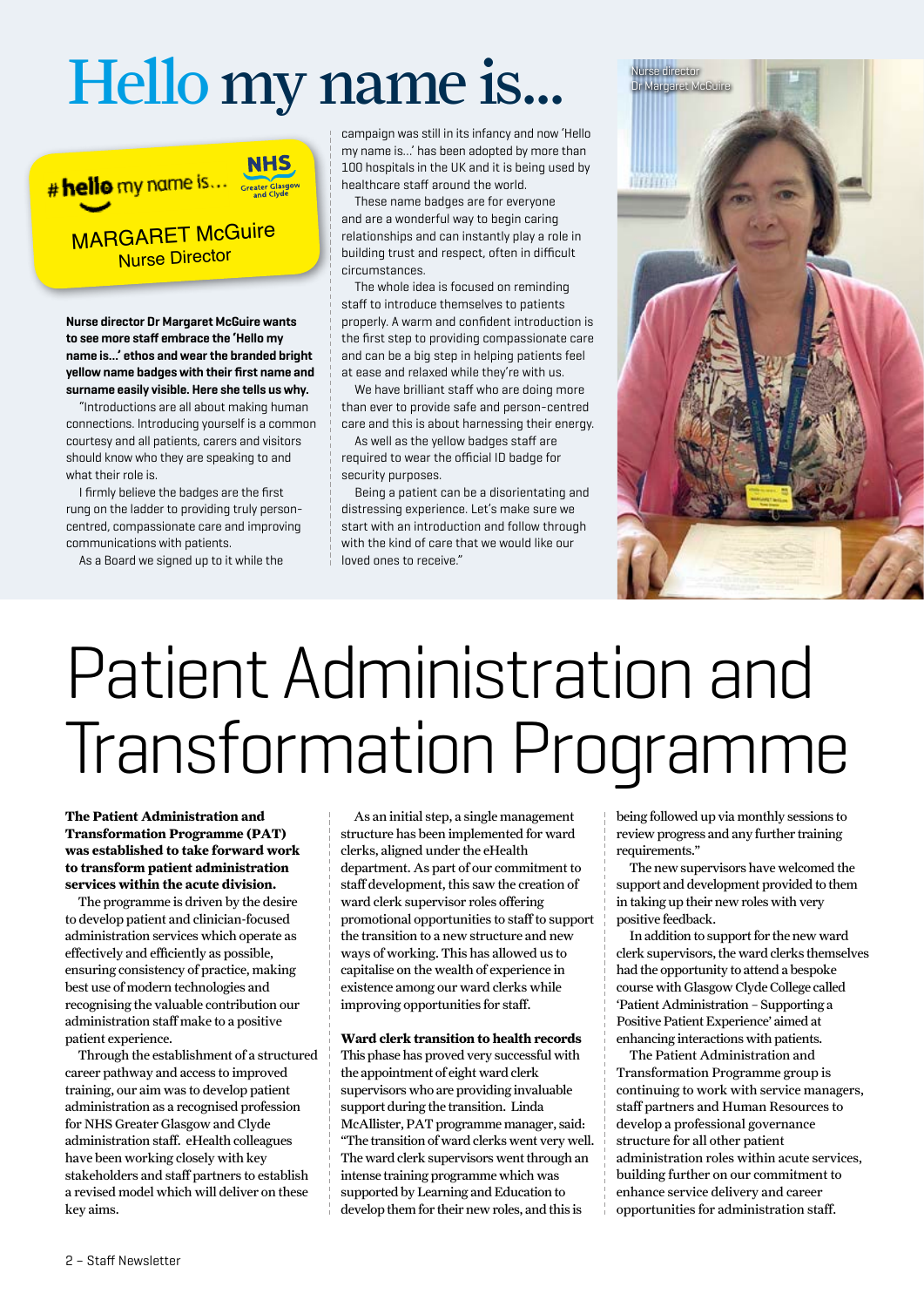### Bottled water coolers potential hazard



**Guidance is being issued nationally that bottled water coolers should not be used in NHSScotland healthcare premises. This is due to the fact that bacteria in the nozzle are a potential infection risk to vulnerable patients and the use of such coolers is uncontrolled across NHSGGC.** 

While we considered only removing bottled water coolers from patient areas, a decision was taken to remove all bottled water coolers as there was still a potential risk that patients could be given the water if they are on our premises. Therefore, NHSGGC has started the process of removing all bottled -<br>water coolers across our sites.

All staff should have access to an alternative source of drinking water in staff kitchens, however, if you don't have access to any drinking water, you should report this to your local facilities team. This guidance is being issued to all health boards in Scotland, who have either removed or are in the process of removing all bottled water coolers.

### Australian insights tailoring our staff flu vaccine drive

**Each year, the northern hemisphere looks to Australia to get a sense of how our coming flu season might develop.**

This year there has been a change in the flu season in the southern hemisphere. Historically flu-like illnesses in Australia tended to increase during the months of July to September with a peak in August.

But this year the initial data suggests that the flu-like illnesses and confirmed flu cases seem to have started and peaked much earlier than in previous years.

The majority (82 per cent) of confirmed influenza cases reported in Australia were influenza A (by 28 July 2019). The majority of the Flu A that was typed was of the H3N2 type, a type known to cause more severe illness among the older age group, leading to increasing pressures in the secondary care system.

Dr Syed Ahmed, clinical director/ consultant in public health medicine, said: "It would be prudent for Scotland to be prepared for a worst case scenario, including maximising protection among the eligible groups against influenza through vaccination, including healthcare workers."

Healthcare workers can act as a source of infection to vulnerable patients and other close contacts even before respiratory symptoms begin.

So the best way for staff to protect themselves, patients, family and friends from the effects of flu is to be vaccinated and NHSGGC preparations for the upcoming staff flu vaccination programme are fully in place.

Our staff flu vaccination mass clinics begin on **Tuesday 1 October** and you can find a list of where and when they will be held on the staff flu website at: www.nhsggc.org.uk/staffflu



Elderly people and patients who are immunosuppressed due to Successive proprie and patients who are immunosuppressed due to<br>their treatment or condition are all 'at risk' from a flu infection<br>becoming more serious becoming more serious.

Bee their flu hero this winter and do everything you can to keep them safe. We can all work together to reduce flu risks for everyone<br>wisit: www.nhsggc.org.uk/staffilu

Try the flu bee game at flubeegame.com Bee their flu hero. Don't infect. Protect

**One of the easiest ways for staff to be vaccinated is through peer immunisation in your workplace. Information on peer vaccination is available at: www.nhsggc.org.uk/staffflu**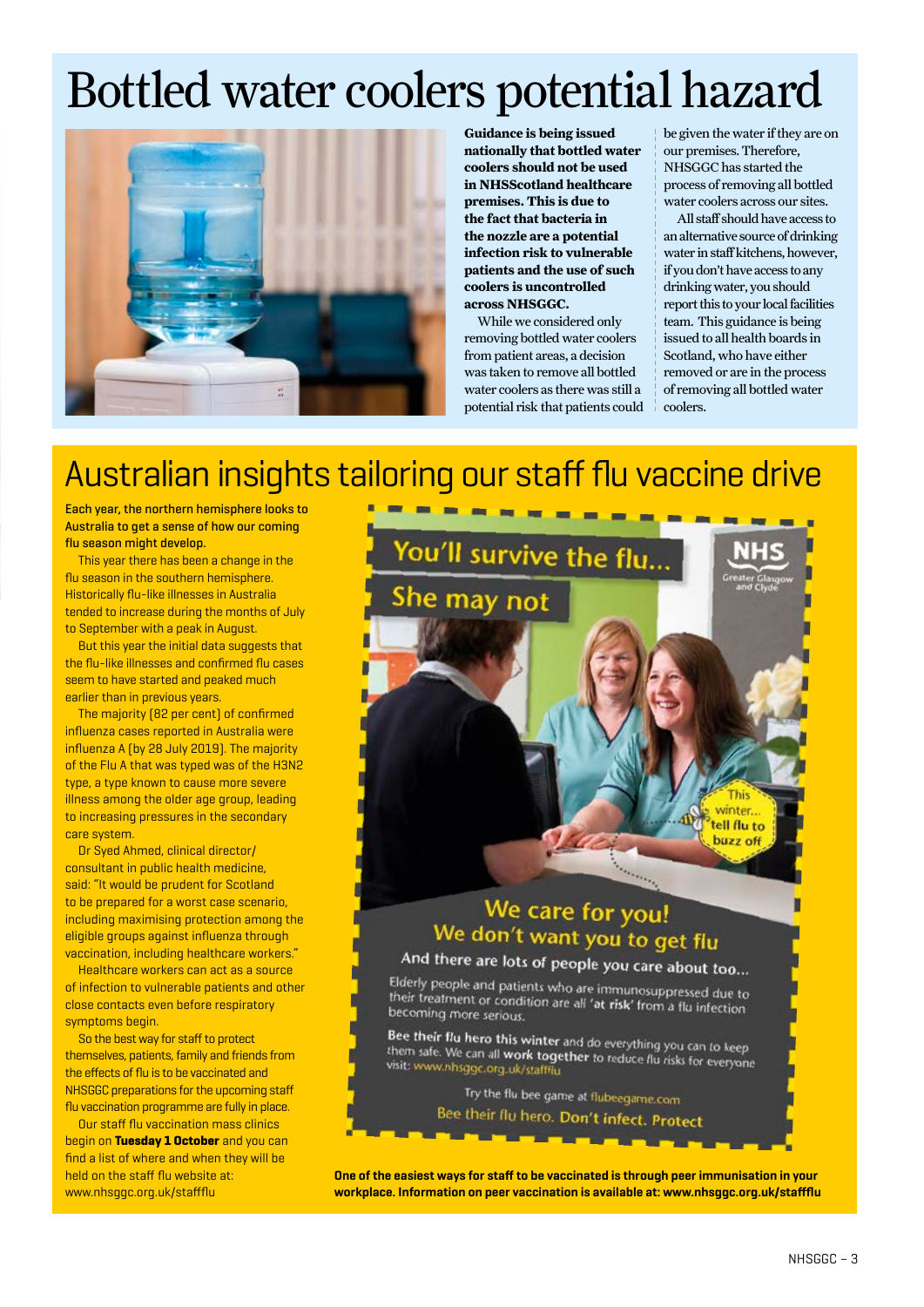## The Skye's the limit for Gartloch girl who battled bone cancer

Being 13 years old can be tough for any young girl, but Skye Duncan from Gartloch took it all in her stride, while learning to adapt to life without her right arm.

A year ago Skye was given the devastating news she had osteosarcoma.

Skye was admitted to the Royal Hospital for Children under the care of orthopaedic surgeon Mr Rod Duncan as well as cancer specialists in Ward 6a.

Her mum Ann explains: "Mr Duncan carried out the biopsy on the Tuesday and told us he didn't need to wait for the results to know it was cancer. He said when he tried to put the needle into the bone it was soft as a sponge."

Despite intensive chemotherapy, Skye's condition started to deteriorate rapidly during September and the decision came that her right arm had to be amputated followed by ten months of chemotherapy.

Looking back on her time in Ward 6a, Skye and her family have many fond memories, despite what they were going through. Skye said: "It might sound daft but I miss the nurses. They were amazing. You would think because of the job they do they might be sad all the time but it's the opposite. They kept us all going and were so funny. The staff make it 100 per cent better when they sit with you and make jokes. Nothing

was too much trouble for them. They let my pals come up to visit me every week and we even ordered in pizza. I also had a pyjama party on my birthday. These things make you feel normal for a wee while."

Ann agreed: "We need to thank Mr Duncan too; he's been unbelievable. The whole year while she was going through her chemo, he kept popping up to see her in 6a. He's a busy man and he didn't need to but he did. We joked about us having the same second name. Honestly, if Skye was his daughter he couldn't have done more for her."

While in hospital Skye entered a poster competition run by Glasgow Children's Hospital Charity to encourage young patients to drink and eat ice lollies before surgery in order to stay hydrated.

Skye said: "I only entered it because I was a bit bored one day and it was something to do. I had no idea I was going to win it. I was really pleased as it was the first drawing I had really done since learning to use my left arm."

Mr Duncan said: "Like many children, Skye has been incredible in the face of a life-changing diagnosis and the support that Skye has received from her family has been amazing. They are an inspiration to those of us who have been looking after her."



Maggie and Ellen are presented their long service badges by John Stuart, chief nurse – north sector and Isobel Neil, north sector direct

## VEARS OF **PEARS** GLASS

**Cousins Maggie Welsh and Ellen Quinn were born and raised in the shadow of Glasgow Royal Infirmary and this year they both celebrated giving 50 years' service to the hospital that has been in their lives for so long.**

Maggie is 69 years old and Ellen 76 years old and they are both still doing two night shifts a week at the hospital because they enjoy the job so much.

Maggie, who now lives in Lesmahagow, said: "I love my job on ward 19. I have met some fabulous people over the years. I actually applied after Ellen had been working here for a couple of weeks and she told me was loving the job.

"I was 18 years old and 50 years ago the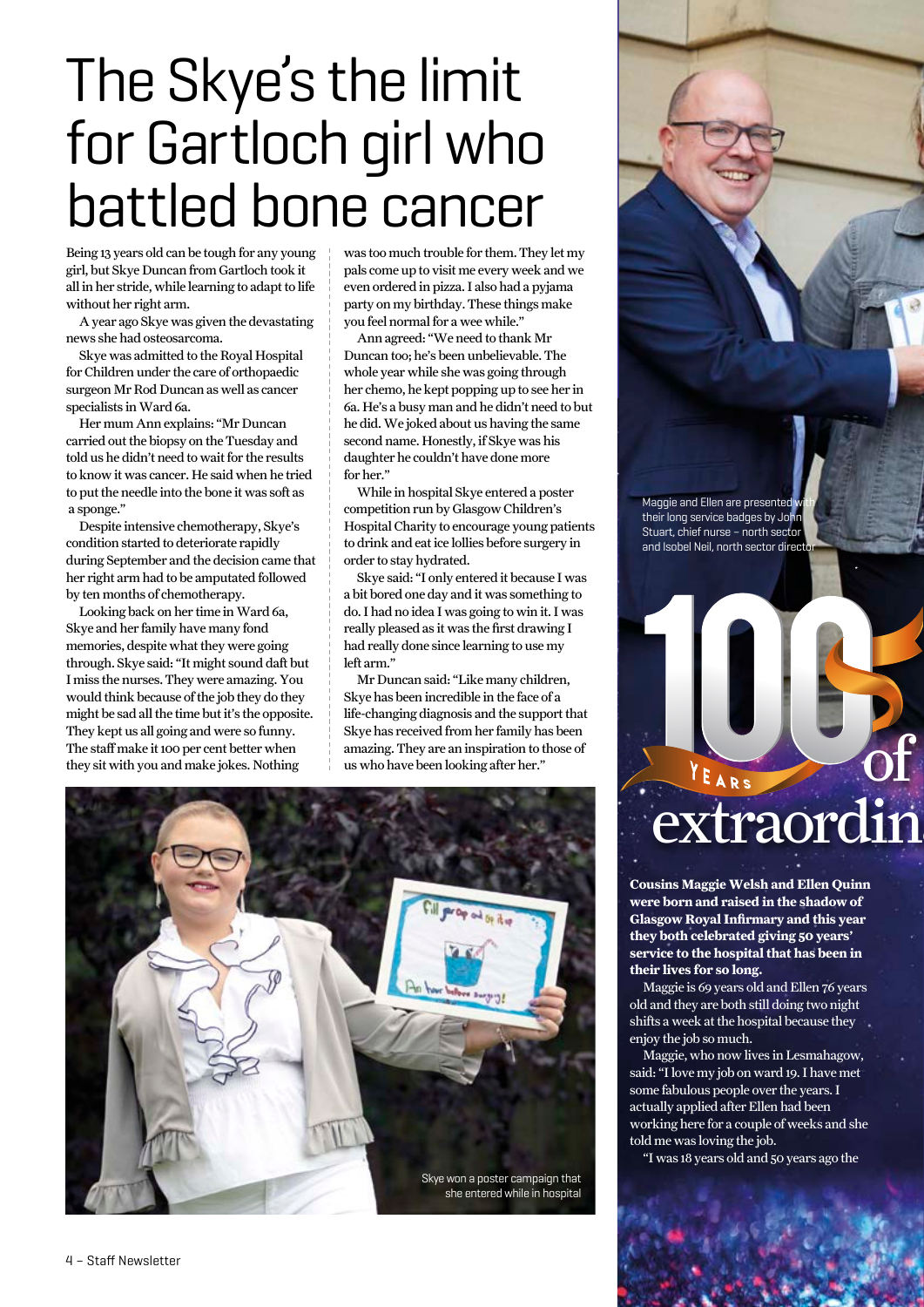## service between two ary Glasgow cousins

job was more for married women so it was unusual for a single woman to apply or be offered a job. Now I'm the oldest on the ward."

"The job is not as difficult now," said Ellen, who worked in offices before coming to Glasgow Royal Infirmary as an auxiliary nurse in April 1969.

"It used to be a lot harder when we started as most patients were on bed rest and you had all the bed pans!"

Ellen has not moved far from the hospital and only lives up the road in Balornock. Maggie added: "Back when we started we were auxiliaries but now we are healthcare assistants. I prefer the title 'auxiliary nurse', but times change.

"The changes in uniform over the years

have been funny. My favourite was the grey dress but then we started seeing programmes from the US and wanted the tunics and that is what we have now."

Both agree that the thing they miss most from the early days of their careers was the smell of Lysol disinfectant on the wards.

**Have you applied for your badges yet? All years working within the NHS count, whether you have worked for NHSGGC or any other Board or trust anywhere within the UK, as long as you are currently on the NHSGGC payroll. To receive your badge, complete the online form at: www.nhsggc. org.uk/longservice** 



# **NHS Heroes**

All about you – written by patients for you

#### **Beatson West of Scotland Cancer Centre**

"My husband was an inpatient at B1 at the Beatson. The staff were amazing – from medical staff, trained nursing staff to nursing assistants, domestic and catering staff – all were polite, kind, helpful and professional. Please pass on this praise, especially to the domestic, portering and catering staff who can be forgotten. Without all the staff pulling together, his stay, although not relished, was the best it could have been. Thank you each and every one of you."

#### **Glasgow Royal Infirmary – A&E**

"I brought my elderly mother to A&E Thursday night into Friday. I wish to thank the staff in the Assessment Unit for being so caring and understanding with my mum. She was very frightened but the staff (from doctors to nurses) made her feel at ease. My family and I were so impressed. Thank you."

#### **Stobhill Elderly Mental Health Unit**

"My husband was in Jura Ward for six months and the care and dedication of the nursing staff was fantastic, not only for my husband but the care and support given to myself and the family was excellent. All the staff helped us through a most difficult time and we cannot thank them enough for this."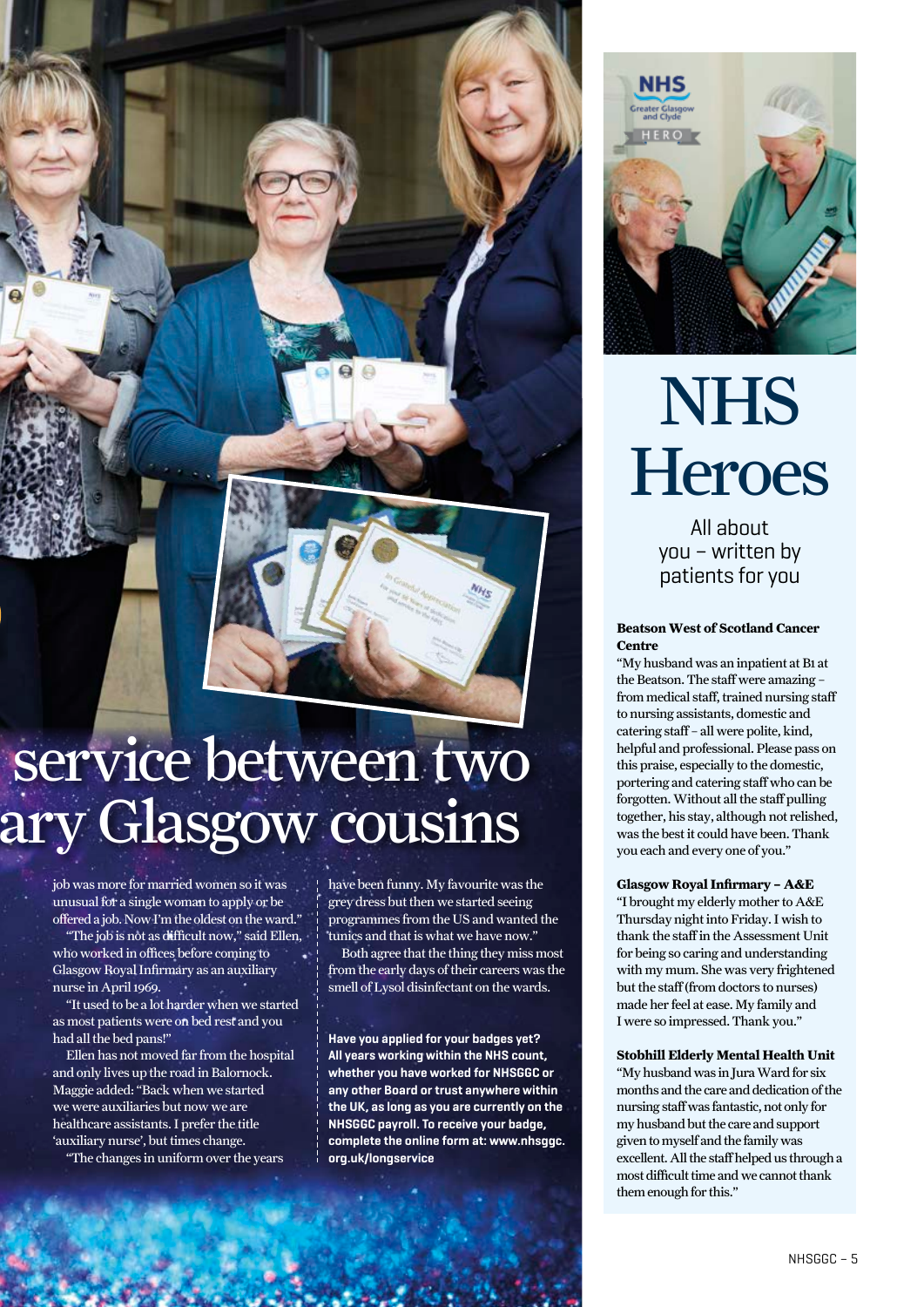## We're working to reduce gas emissions in hospitals





**Choice of anaesthetic gas is a significant contributor to emissions, particularly in hospitals using desflurane, instead of cheaper, low-carbon alternatives.**

It has been estimated that five per cent of carbon dioxide equivalent (CO2e) emissions from acute hospitals are due to the use of inhalational agents. This is equivalent to around half the CO2e used to heat all hospital buildings and water.

A study, published in *The Lancet Planetary Health* journal, highlights the potential for reducing emissions in health

care settings and, at the same time, potentially reducing costs. Emissions due to anaesthetic gases accounted for approximately 2,000 tonnes of CO2e at two North American sites – ten-fold higher than the anaesthetic gas emissions from the UK hospital. The authors say this is largely the result of a higher usage of desflurane in the two American hospitals.

Desflurane has a high global warming potential (GWP), approximately five to 18 times higher than other anaesthetic gases, such as isoflurane and sevoflurane.

Ruth Forrest, lead clinical pharmacist – theatres, anaesthetics and critical care, said: "Sustainability remains high on the agenda for NHSGGC and through ongoing medicines management projects, we have undergone a switch from desflurane to sevoflurane, where possible, avoiding nitrous oxide and promoting the use of TIVA and regional anaesthesia.

"As a result of this switch in anaesthetic practice, it is expected that CO2 emissions will fall five per cent across the Board with a forecast cost saving of £109,000."

There exists a need for a better understanding of climate change and mitigation in the health sector. Carbon footprinting studies are just a first step. Options need to be evaluated in terms of their cost-effectiveness and many could be win-win in terms of energy savings. Shared learning across institutions and across international borders is needed.

This is just one of the areas in which NHSGGC is driving forward a focus on sustainability where we can make the most significant positive contributions to reduce the organisation's carbon footprint. Sustainability initiatives often come with a cost saving which also fits in with our Financial Improvement Programme.

To ensure every NHS pound is spent to maximum efficiency we need to share ideas and want you to tell us what you think would be a more efficient way of working.

**If you have an idea, tell us by filling out the Small Change Matters form online. Visit www.nhsggc.org.uk/ smallchangematters**

# Small Change Matters Survey

Thank you to all who completed the Small Change Matters staff survey.

We had an excellent response, with more than 2000 completed surveys and there was lots of very useful feedback.

We are currently going through all the individual responses that you sent in and the Financial Improvement Programme PMO team will be writing a full article on the survey for the next edition of Staff Newsletter outlining any changes to Small Change

Matters as a result of your feedback.

In the meantime, well done Lesleyann Ballantyne, Business Support Supervisor, Homeless and Asylum Health Services, Glasgow City Health and Social Care Partnership, who won the £50 prize draw for completing the questionnaire.

**Please keep sending ideas to Small Change Matters using the online form. Visit www.nhsggc.org.uk/ smallchangematters**

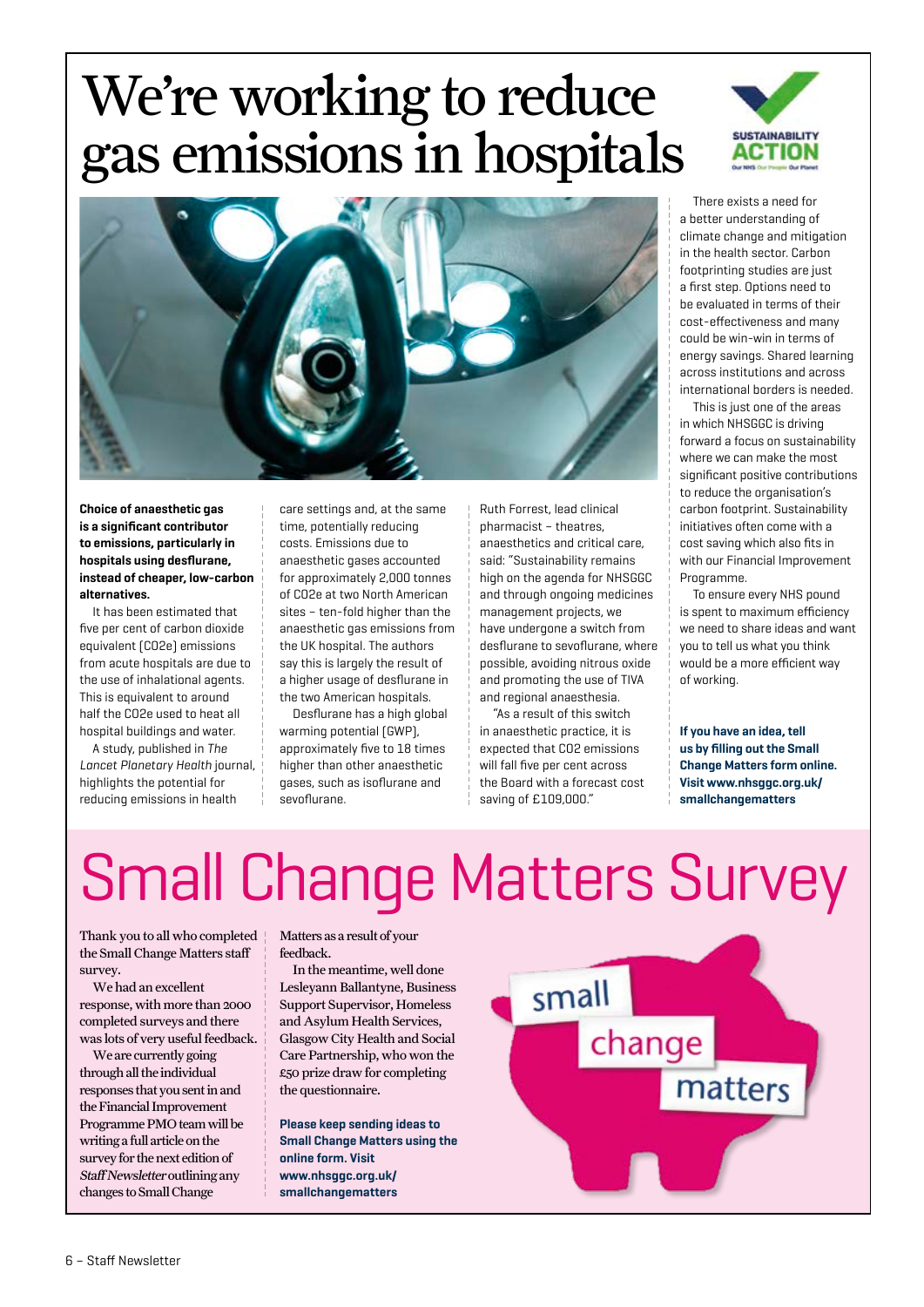### Ensuring GP OOH services are used by those who need it

#### **You may be aware that there has been an ongoing approach to review and improve GP Out of Hours (OOH) services in NHSGGC over the last 18 months.**

As part of the work to support the public to choose from the available options for health care, a communications campaign has been developed that is targeted at the next phase of our planned changes – namely to ensure that access to GP OOH is through NHS 24.

There will be posters and leaflets available, as shown. These will be appearing GP surgeries, dentists, optometrists and community pharmacies and we will also be displaying them in hospital out-patient departments and emergency departments.

Anne Harkness, director acute services – south sector, said: "You should start to see the posters soon and I would ask that all staff encourage their patients to access the GP OOH service only where they cannot wait to see a GP on the next available working day".

This campaign will also run on the NHSGGC and Health and Social Care Partnerships social media pages.

### Your GP Out of Hours Service is NOT for routine appointments.

If you get ill when your GP surgery is closed, and you feel you can't wait till it opens again, call NHS  $24$  on  $111$ 



Let us get you the care you need. Call 111 before you attend.

NHS Greater Glasgow and Clyde, getting you to the Right care Right place Right time

For further information on who to turn to: www.nhsggc.org.uk/kwttt

### Delivering benefits to communities through £700 million annual spend

#### **As a Board, we're set to increase the positive impact we make across our area by helping local companies compete for our business and through buying goods and services as sustainably as possible.**

Each year, we spend more than £700 million with suppliers and a clear Corporate Social Responsibility (CSR) plan has been developed to ensure people across the Board area, and wider, benefit from our annual investment.

We're assisting small and medium sized businesses and third sector organisations to bid for contracts with us and a dedicated group has been set with a focus on sustainability being a significant factor in contracts.

Tom Steele, director of estates and facilities, said: "As Scotland's largest health board we are determined to use our high-profile as a buyer of goods and services to make a positive impact on our society while reducing our impact on the environment.

"The food we buy for patient meals and the food we allow to be sold by retailers in our hospitals also have to meet stringent standards. "

"We have developed a number of ways where we encourage and assist local businesses and third sector organisations to bid for contracts with us. We're improving awareness of these opportunities through advertising, streamlining the bidding process and taking part in high-profile 'Meet the Buyer' events.

"When we're agreeing contracts we positively consider a number of factors and assess how each tender ensures goods are bought ethically.

"The food we buy for patient meals and the food we allow to be sold by retailers in our hospitals also have to meet stringent standards.

"This ensures we are playing a role in improving the health of our patients and people coming into hospitals and spreading education around nutrition.

"As a Board we are very progressive and we are working to ensure that we use our size to benefit as many people as possible."